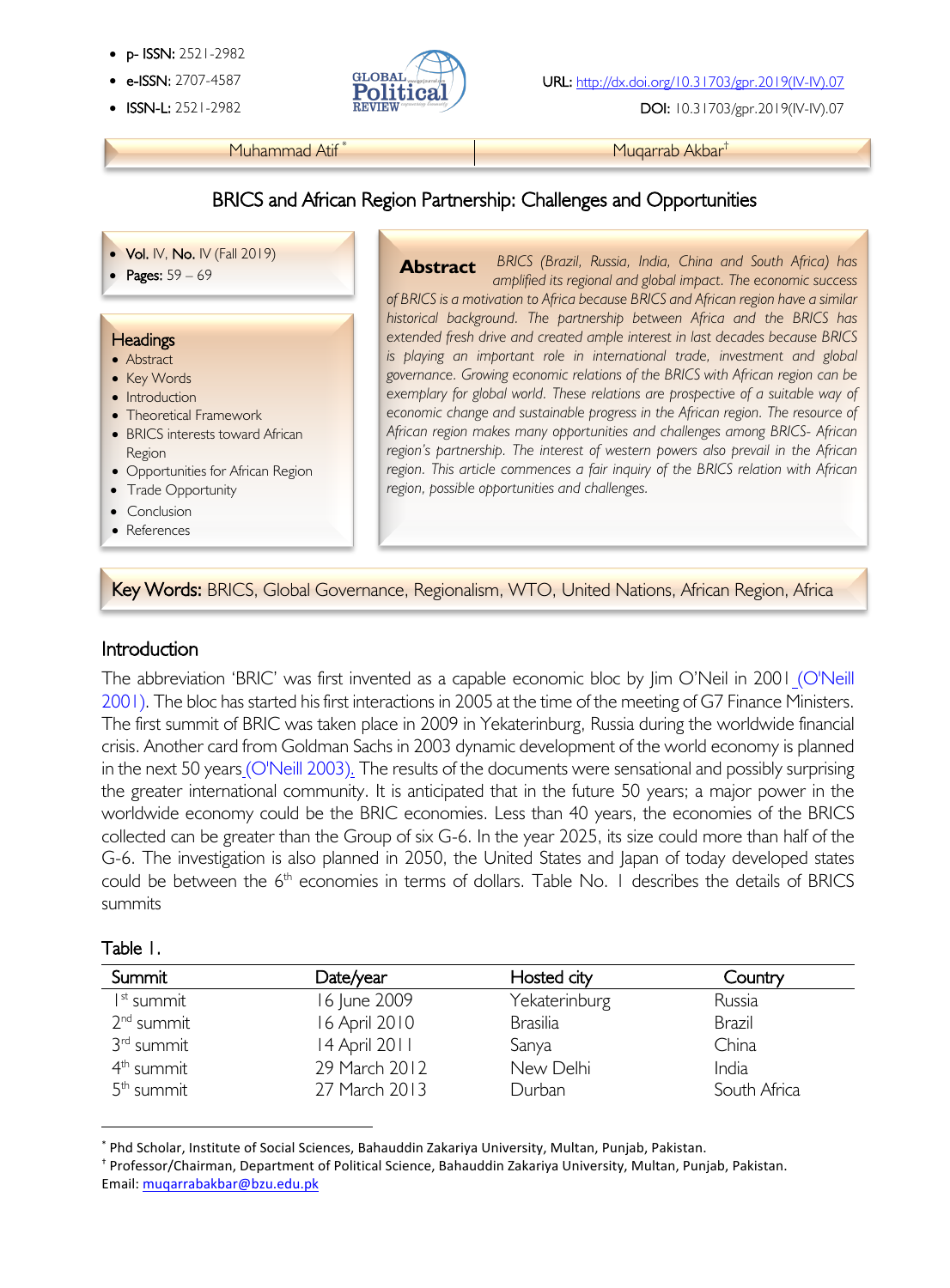| 6 <sup>th</sup> summit | 15 July 2014     | Fortaleza    | Brazil       |
|------------------------|------------------|--------------|--------------|
| 7 <sup>th</sup> summit | 8 July 2015      | Ufa          | Russia       |
| 8 <sup>th</sup> summit | 16 October 2016  | Goa          | India        |
| 9 <sup>th</sup> summit | 3 September 2017 | Xiamen       | China        |
| $10th$ summit          | 25 July 2018     | Johannesburg | South Africa |

*Source: http://www.BRICSindia.in.*

South Africa started struggling to join the BRICS organization in 2010, and the procedure for its proper membership was started in August of the same year. When properly requested by the BRICS for joining the organization, South Africa joined the BRIC on 24 December 2010.BRICS is based on 40% of world population and 30% area of the globe in 2010. The GDP of BRICS was 16 % of world GDP in 2000. Now quickly increased and reach 25% of global GDP (Finance. 2012). A major positive development took place in all the BRICS nations during the last two eras (1990–2010).

## Theoretical Framework

During the cold war era, the EU (European Union) was the best example of regional integration or economic regionalism in a theoretical framework. Functionalism and Neo-functionalism are the basis of Regional integration theory. The term of functionalism was introduced by David Mitrany (Alexandrescu 2007 ). According to the functionalist, the foundation of regional organization is to address the common and social Problems. Theory of functionalism discovered the application of the institutional arrangements below the regional organization.

Neo-functionalism is an updated version of functionalism in many important ways. The main difference is to basically create a theory of supranational state and achievement of "working peace system" through a method for the organization of international interdependence (Pentland, 1990). The regional alliance established under the umbrella of confirmed active peaceful measures and shared democracy. These measures converted into a Political interdependence. BRICS is establishing his institutional setup on the idea of shared democracy.

As an integrated region, BRICS can also be seen as a neo-functionalist approach. The extension of economic cooperation in the macro-region is the basic approach of BRICS. This approach is viewed in a functionalist way (Konina, 2018).BRICS states that are successful in developing their economies, attaining financial progress and finding an integrated way of success in global politics. Although BRICS has several interests, yet they have established a (NDB) New Development Bank and CRA (Contingent Reserve Arrangement). According to Gregory Chin, the formation of a New Development Bank is based on a Neo- functionalism approach (Chin 2014). Although, the opinions of functionalist deliver all reasons of cooperation of BRICS members. But this research discusses the BRICS partnership with African region. Consequently, challenges and opportunities are persisting in the African region within the broader framework of regionalism also other multilateral frameworks will be debated in the African region.

## BRICS interests toward African Region

## Brazil

After independence, Brazil mainly focused on North America, Europe and South America for their political and economic interest. This policy was shifted during a Lula DA Silva era in Brazil. Lula changed the foreign policy objective of Brazil and made the African region on his priority. He understood that African region would be the main region of the world and could help the Brazilin making it an emerging power. Lula completed 12 trips and visited 21 states in his presidency. African leaders made 47 visits to the Brazil. In addition, the diplomatic missions of Brazil to Africa were doubled during his presidency. Minister of Foreign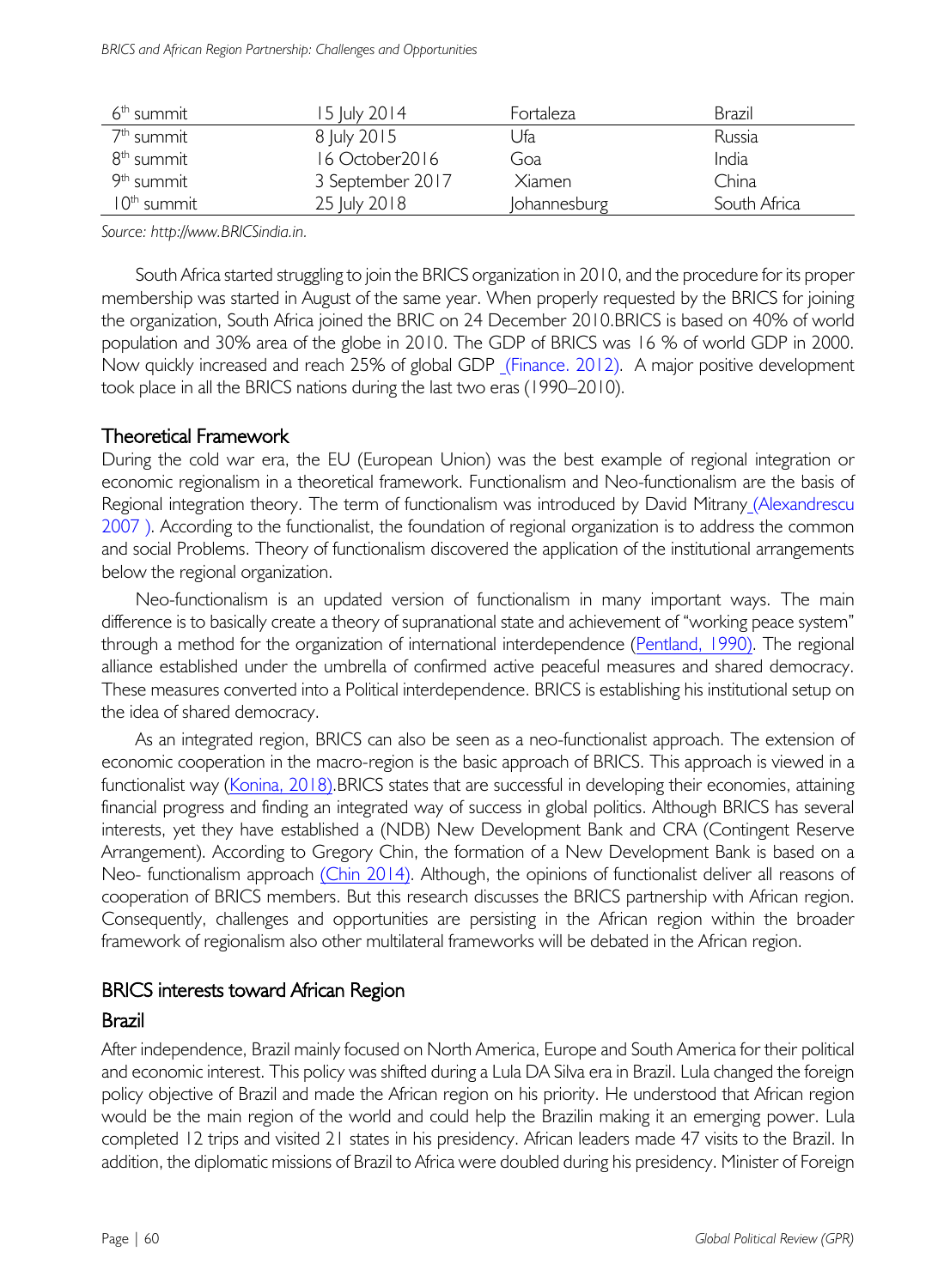Affairs of Brazil, Celso Amorim, made 67 official trips in 34 African States. Brazil's attitude towards the African region is based on request to achieve recognition in the African region as major powers in the global world.

Brazil has increased the Foreign Direct Investment (FDI) in African region in present years. In 2001, the amount of Brazil's FDI in African region was US\$69 billion. In 2009, that amount was reached US\$214 billion.(World Bank, 2012)The financial institutes of Brazil are playing a very significant part in bringing the state nearer to the African region. The Brazilian Development Bank has special incentives and payments for Sub-Saharan Africa and this amount has been increasing over the past several years. Brazil's financial institute has played a main part in the expansion of Brazilian business in the African region. The main sector is ethanol industry and housing projects.

Brazil's commitments to African region have many benefits for Brazil. Firstly, Brazil will maintain support for a permanent seat in the UN Security Council (Stolte, 2013). Secondly, it shows their enthusiasm and capacity to contribute to solve the international problems. Thirdly, wins national political reconnection in Africa; and reduce the dependence of the Brazilian economy from the industrialized economies (Ford, 2013). These objectives are part of what was called Lula, a new political and economic geography of commitment appropriations, that the developing countries have an important voice in the multi-polar world order (He, 2012). At the same time, Brazil focuses on African region and confirms the desire for a security zone in the South Atlantic. The present government continues the policies of the Lula government and stressing that "Brazil and African region share the historical position that developing country.

#### Russia

After the cold war, Russia had not recognized the African region as an important part of its foreign policy. This policy was changed in 2013 when the Russian has circulated his concept of foreign policy (Arkhangelskaya, A & V Shubin, 2013).In this policy, it was stated that Russia would improve many-sided action with African countries on a mutual basis with an effort on the improvement of political dialogue, the promotion of equal economic benefits, trade collaboration, contribute to resolve and prevent that regional clashes including disasters in Africa. All African states have diplomatic relations with Russia. Russia has 40 embassies in the African region, while 35 African states have consulates in Russia.

The TNC (Transnational corporations) of Russian increased their expansion in African region very rapidly. In 2011, the total amount of TNC was1 billion US\$. There are many attractions in the African region for TNC of Russia. The main attraction is a desire to increase the supplies of raw material. The other attraction is a desire of entrance in local markets. The world's biggest aluminum producer Russian company has been working in Angola, Guinea, Nigeria and South Africa. Russian financial institutions are moving into African region. Russian banks open their branches in Angola, Namibia and Nigerian.

Russia plays an important role in contributing to peace and security in Africa, particularly with contribution of peacekeeping missions for the United Nations in Africa, especially in states such as the Democratic Republic of the Congo, Liberia and Sudan. As compared to China, India and Brazil, it may assume that the policy of Russia for Africa is most determined. In the contemporary era, the balance of power and geopolitical reflections is essential for Russian foreign policy. The leaders of Russia are realistic about taking action rather than to promote multilateralism and adhere to common rules. In this connection their approach is more principle instrument (Jordan, 2010). "It means that Russian companies in Africa are stronger as Russian foreign-policy instruments (Bulletin 2008).

#### India

India has a vast political interest in the African region. In this connection India wants to compete China for access to African markets, natural resources for energy security on the continent, to enlarge its diplomatic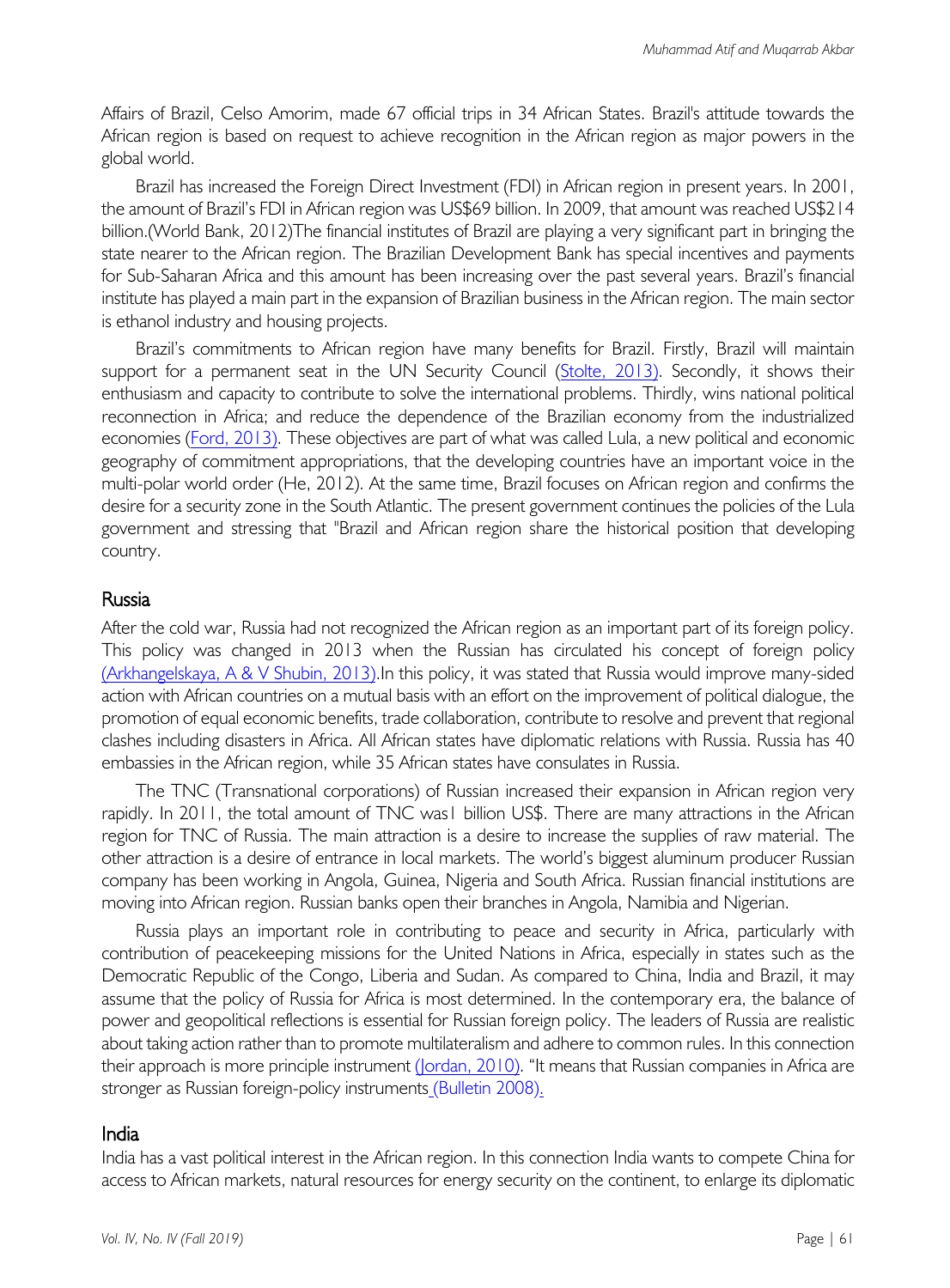impact in the region and to ensure the promotion of development cooperation (Fantu Cheru & Cyril Obi 2011). Consequently, the strength of political relations by India in the African region is specifically significant. India has many political ambitions for African region and support of India is based to achieve these political ambitions. The main political ambition is to acquire a permanent seat in the United Nations Security Council with the help of these states. In India, political relations with African countries are reinforced by geographical proximity in New Delhi for the continent, each seeking their independence from the colonial powers. The Satyagraha movement of Mahatma Gandhi was created in South Africa, India as the global leader in the fight against apartheid in South Africa. India is also in line with African nationalist movements, Owings experiences in the fight against colonialism (Mawdsley, E & G McCann. 2010). After the cold war, the foreign policy of India toward the African Region was based on four main points. Firstly, India wants campaign for economic cooperation between India and African region. Secondly, Inclusion of people of Indian descent in African region. Thirdly, stopping and fighting against terrorism in the African region. Fourthly, to achieve the peace and help the African defense forces. India sees commitment with Africa as a means to enhance the political aspiration to become a great power on the global level; facilitate cooperation in the fight against the global inequality in developing countries.

The main areas of Indian's investment and immigration are East, West and South African region. At the continental level India, this has decisively on the new partnership for Africa's development through the expansion of a range of \$200 million to finance its operations. His policy of the Exim Bank of India 2002- 2007, started "Focus Africa" plans to promote the exports of India in Sub-Saharan Africa. The main countries of this program are South Africa, Nigeria, Mauritius, Kenya, Ethiopia, Tanzania and Ghana. Therefore, India offers concession credit lines to several African countries such as Sudan, Ethiopia, Mauritius and Seychelles (M. Fujita, G. Liang, P. Mallampally & A. Miroux 2007). The total FDI stock of India raised at about US\$14 billion in the African region. India is the seventh main investor in the African region.

# China

As compared to other BRICS states, China has deepest national interest rooted in the African region. It is very difficult to understand the China's main interest in the African region. In 2009, the former State Councilor Dai Bingguo, firstly exposed the main national interest of China at a press conference. He said that his main interests are national security, sovereignty, territorial integrity, economic and social development. (Xinhua. 2009).

China has vital political interest in the African region. China is searching the countries for import the raw material from the African region and secondly, it is used as a space to practice and maintain their international influence (Gottwald, J & N Duggan, 2011). In 2006, China published official documents and

announced common principles of his foreign policy towards African region, honesty, friendship and equality; shared advantage, reciprocity and common prosperity; joint support and coordination; learn each other and seek shared progress; and the "one-China"-principle\_\_\_\_\_(Report  $2006)$ .





*Sources: IMF*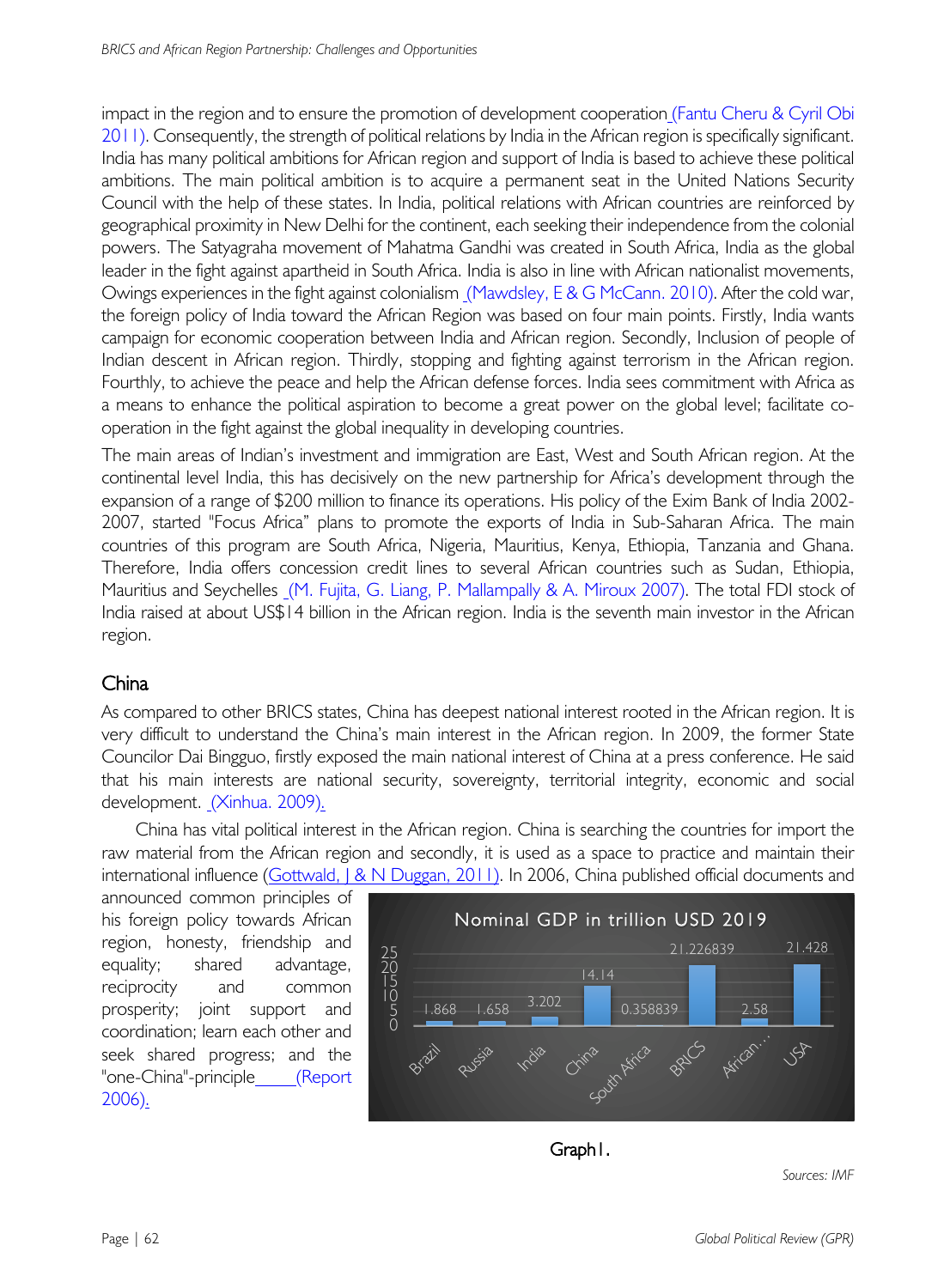Forum for China-Africa Cooperation (FOCAC) alone has a diplomatic and geopolitical usefulness of wider international ambitions. In addition, FOCAC helps to solidify a unique, friendly, China Outlook in China for the continent at the same time, even if these objectives are weak, different views of China on the continent. FOCAC is divided on China: African States, which holds not excluded from the ' one-China ' policy. The topics on the agenda of the Forum also tend, Chinese interests are reflected. For example, the theme for the Summit of FOCAC 2015 in Africa, South Africa agenda 2063 aspiration encapsulates the vision of China and the African Union: growing together: 2063-program and the dream of China.

China has vital security interests in the African region. In the present situation, political instability and conflicts are the part of African region. China has commercial interests in Africa, so that Beijing is ready, which is protection of personal and economic interests on the continent. In the past, China depended in large part through multilateral institutions, in particular the United Nations, to save their interests in Africa. Currently, Beijing has taken a clear independent approach to the protection of their interests in the African region. Chinese ships were often attacked by Somali pirates, Beijing sent the Peoples Liberation Army (PLA) to give the security for its ships through the Gulf of Aden (Sun, 2014). The PLA has given 16 fleets for the security of 5300 foreign and Chinese boats since 2008. The PLA has also helped the military training staff in eighteen African nations and created exchange treaties with twenty-five African countries. Furthermore, around 1500Chinesesoldiers are backing seven different peacekeeping missions of the United Nations on African region. In addition, China offers economic support to the army of the African Union (AU).

## South Africa

The official position of South Africa is very important for BRICS. Its involvement in the BRICS forum should serve not only its own national interests, but also those of the African region. So, at the Durban Summit found under the motto "BRICS and Africa: partnership for development, integration and industrialization" together with the fourteen heads of State Summit of Africans, as well as the head of regional economic communities and the African Union have been invited.

In 2011, South Africa was the fifth biggest owner of FDI in African region. The amount of FDI of South Africa was 18 US\$ billion. The majority of this amount was based in the private, non-banking sector. The trade of South Africa with African region is based on manufactured goods. In 2012, the main sectors of exports from South Africa were machinery, base metals, transport equipment, chemical products and mineral products (Partridge 2013). The trade volume of South Africa with African region was \$25 billion in 2013. Approximately, 80 % of imports from African region are based on minerals and oil-related products (Partridge 2013).

## Opportunities for African Region

BRICS club gives the potential for the shifted new concepts for social progress, sustainable technologies and institutional innovation, not only its participants, but also in other emerging states. There are many opportunities among BRICS members like "mutual discovery", learning and sustainable exchange of knowledge - as distinct from the traditional 'developed to developing' country technical assistance process (UNDP, OECD, & World Bank., 2009).

African region has a unique position on the globe. The BRICS partnership deal for African region is based on alliance for the reform of the global trade and geopolitical structure. Members of the BRICS are developing states with huge growth without exploitation, growth and potential markets. "Economies that competitive forces diverse nature of the BRICS and their differences in the specialization and synergistic Exchange Group present, social innovation, technology transfer and Exchange Investment opportunity" among its members (Scott June 2011).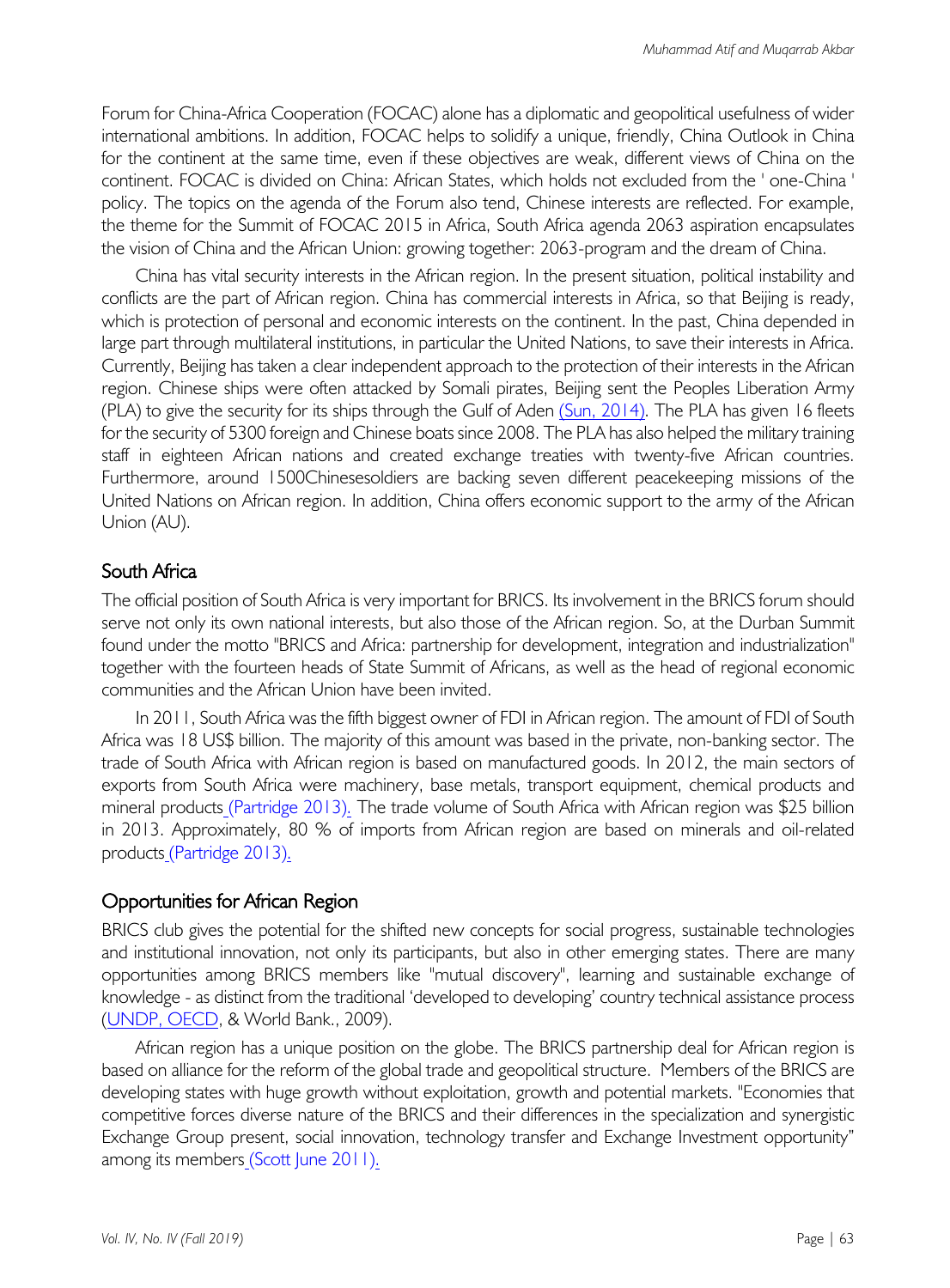The world order after the cold war, the assumptions and the consensus of the Western world are losing their credibility. BRICS is offering new ideas to provide management and leadership in developing countries. And participating countries provide the place to resolve conflicts constructively the BRICS Alliance, whether commercial, political and diplomatic. BRICS could, such as sand, to clarify over Arunachal Pradesh, northeast India and China State of India, which describes China as "South Tibet" (Sharma, 2012).

BRICS-South Africa has crafted a new strategy that ensures new markets for the products of South Africa and new investors at a time when the biggest European economies are in financial problems. In 2005, South Africa's percentage of trade with BRICS states was 10 %, while in 2012, the share reached 18 %, this figure shows a decline in trade with old markets of Japan, the European Union and the United States\_(Agency 2013).

## Trade Opportunity

Almost, South- South trade has doubled since last ten years, but BRICS- African region has a significant trade opportunity. BRICS-African trade relations are based on two main features. Firstly, African region export towards BRICS is based on fuels and primary commodities. Secondly, the BRICS export towards the African region is based on manufactured goods. The worth of mutual trade among BRIC and African region is increasing rapidly. In 2001, the value of mutual trade in the BRICS-African region was 8.17% and in 2010 was 18.75% (UNCTAD, 2010). According to the bank of South Africa, BRICS redefined the purpose of African region in the global economy. In 2013, only Chinese investment in African region was \$2.3 billion (ECA, 2014).

## Food Security Opportunity

Food security is a great opportunity for exporters of food in African region. Food security has a relative benefit in agriculture and raw foods. African countries should increase exports to meet the food security of the BRICS Nations. These exports have much space to grow between African region and BRICS. In 2011, African traders export the food to only 3.7% of the BRICS countries and most beneficiaries was Russia. African Governments ensure that a greater demand in the BRICS countries will raise the national food prices.

## Investment Opportunity

The greatest opportunity of Chinese FDI in African region has increased investment in the process of the activities (AERC, 28-30 September 2010). Chinese's infrastructure investment with their workers and a maximum of the deliveries are found in China. Now some African states have managed to reverse this process. In response to grievances from Nigeria and South Africa, the Chinese Trade Ministry has stimulated the enterprises to the development of technology and staff training in emerging countries. Especially, Hawaii Technologies Limited. of Nigeria setup a training center in Nigeria to educate 2,000 Telecom engineer each year (AERC, 28-30 September 2010). An important opportunity for African region is to increase commodity power through FDI and secure its benefits. Through the Chinese production-sharing opportunity, African firms are preserving a substantial part of value creation within the African economies (Ajakaiye, Olusanya, Francis M. Mwega, Raphael Kaplinsky, & Damiano K. Manda. 11– 14 November 2009). African Administrations should boost the advantages of market with efficiency looking for FDI in China to ensure the outsourcing activities of indigenous businesspersons; native sourcing of inputs for the increase in production; and the jobs of indigenous labors in fair working conditions.

The political implications for the Governments in Africa are therefore developing and supporting local entrepreneurs, the partner with their Chinese colleagues, qualified personnel, work and investments in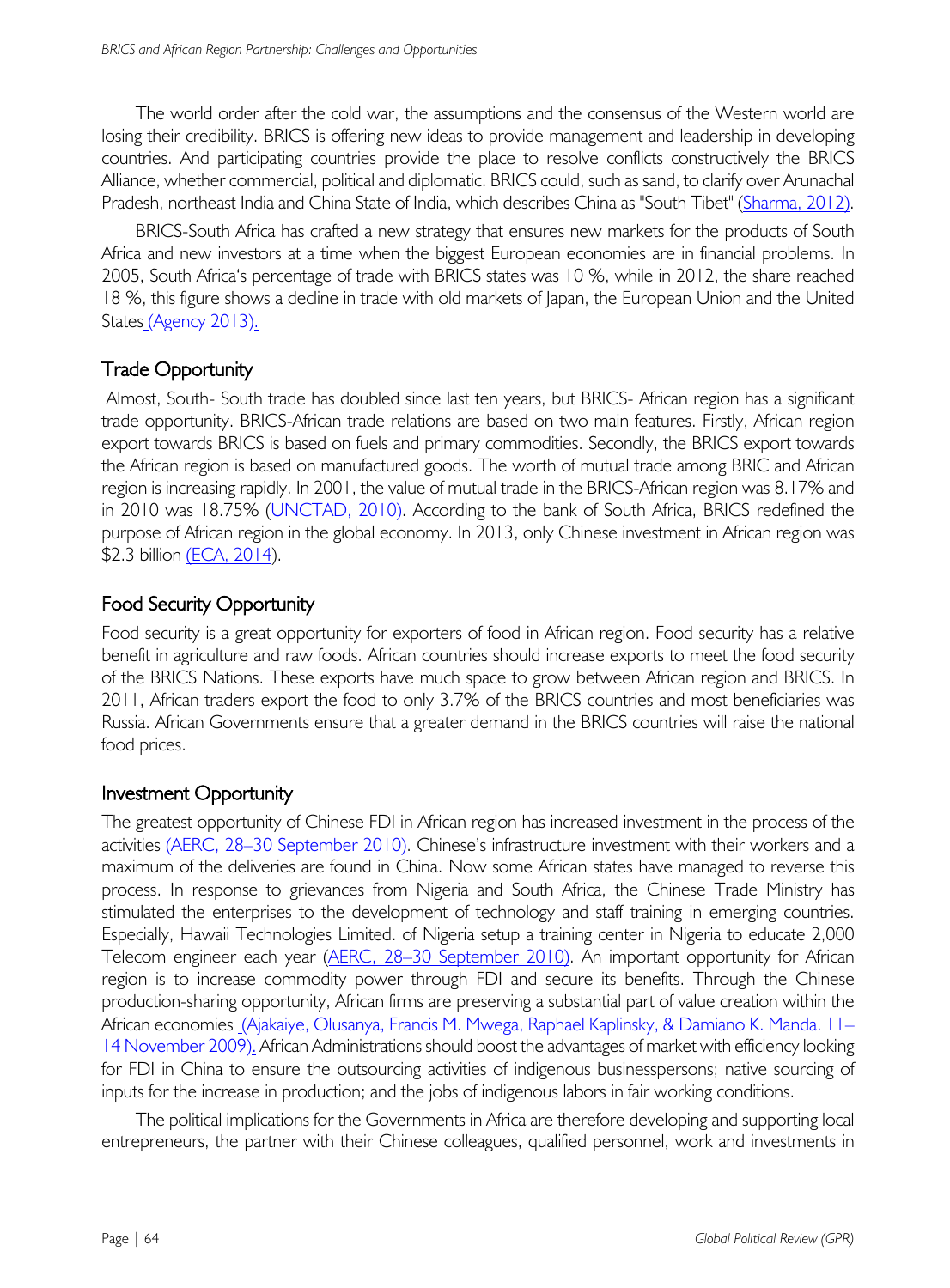the health of the force to ensure healthy work. Regional organizations like the African Union can play an important part in the support of the African common position in these important areas.

#### Development Assistance Opportunity

Although, BRICS flows a small part of ODA (official development assistance) to the African region. It is an opportunity for the African region in Africa-BRICS cooperation. Several sources of aid are growing in the African region. China, India, Brazil and South Africa have donated large volumes of ODA in African region. All economic and development assistance is outlined in the framework of win–win agreements in the benefits of development and progress, so BRICS is covering problems of poverty, inequality and unemployment (Kim, February 2013). The prime minister of Ethiopia says, China has remarkable reemerged and its guarantee for win-win cooperation with Africa, is the main reason for the foundation of the African Renaissance (Lintao 2012).

## Challenges for African Region

BRICS is very practical for achieving its strategic, economic, trade and geopolitical interests. South Africa has very unique position in this alliance. South Africa is a representative of African region. The challenge for African region is that the BRICS can impact the economy of the African region, because several products of the BRICS to directly compete with local products. BRICS and developed countries all are focusing the resources of Africa, which is a straight threat to the economy of the African region.

Structural barriers, weak political and economic policies and lack of vision in the administration are other main Challenges for the progress of African region. The progress of African region is very low except South Africa. The unemployed of African region are mostly black, unskilled and young. The emerging trends in the manufacturing sector are not absorbing these unemployment issues. Consequently, the manufacturing sector of Africa is not growing up to the mark and facing many troubles.

China is strongly supporting the usage of the Yuan rather than the dollar in global trade and loans with their partners in the emerging states, especially in the African region. According to Standard Bank of South Africa, China will replace the yuan to the US dollar as a primary currency for trade among China and African countries. The Standard Bank forecasts that the \$100 billion (40%) of trade between China and Africa will be in Yuan from 2015. (Chief 2011).

The industrialist of Africa says that the arrival of goods from BRICS to African markets is comparatively easy, but high tariffs from BRICS create more challenge for the African products. Majokweni Nomaxabiso, under the roof of the corporate organization of BUSA summarizing, "the balancing act is to ease business transactions while keeping the benefits of industry and production. We are not looking out preferential or free trade agreements. Rather, we need more transparency with our partners, particularly on tariff plans and unseen inner taxes" (Majokweni, Nomaxabiso, 2012).

## Trade Challenge

Usually, African economies based on natural resources. These natural resources, mostly gain from the trade of most important raw materials. The gain should be invested in the production of high-quality (especially in production). So, the challenge for these states is to prevent Dutch disease and support advanced industrial goods for exports. For avoiding this challenge, these countries must invest in physical infrastructure for steep and logistics to facilitate more trade opportunities. In addition, African producers closely align with the global value chains, coordinated with them (in order to confirm that the information and the production of form and time are related) and to meet global standards (Raphael Kaplinsky & Mike Morris November 2006).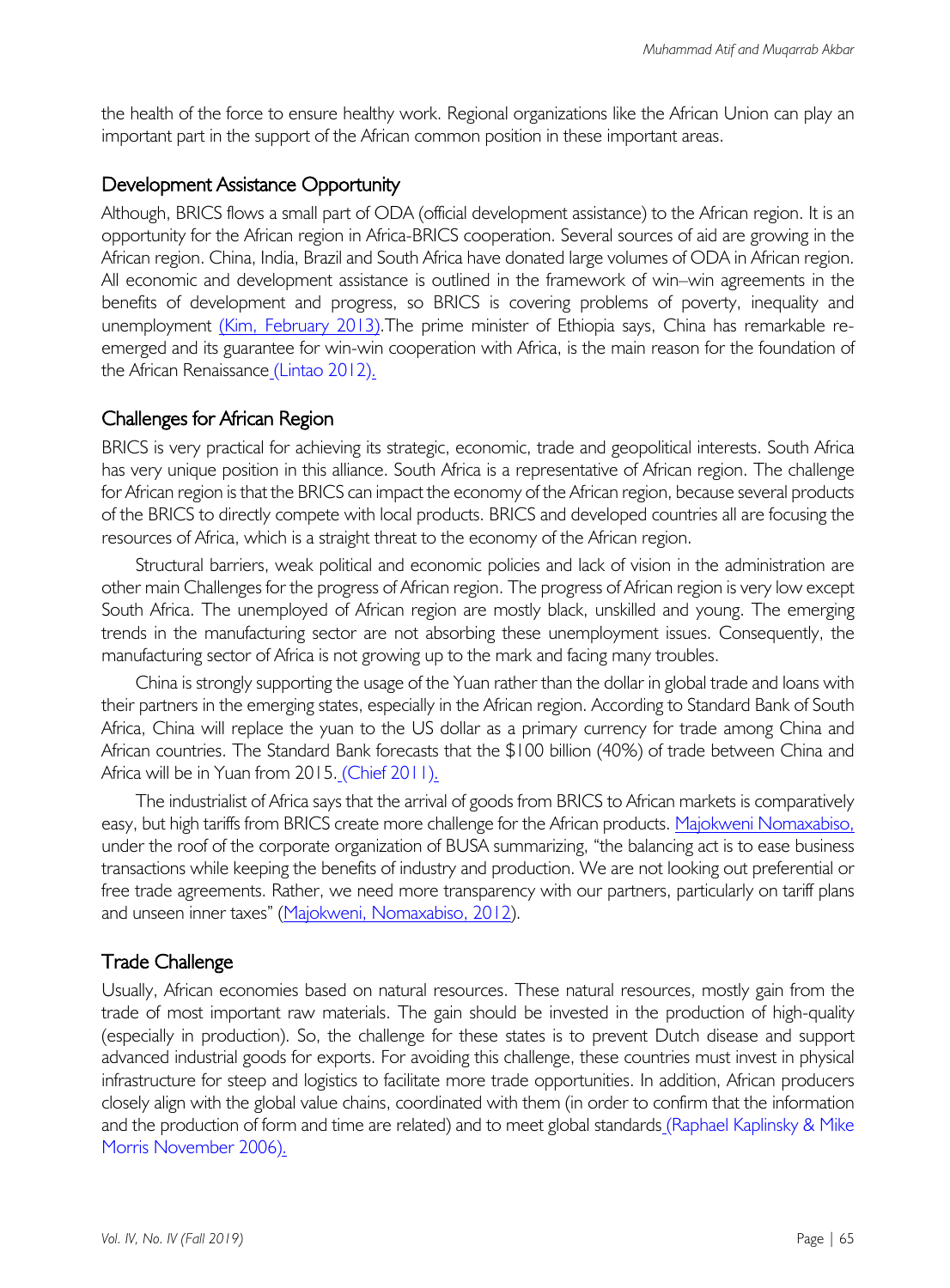#### Source: World Bank

Africa-BRICS trade grew as percentage of BRICS's complete trade with developing states, in part because of weak demand in industrial countries. The main reason of growing trade with Brazil, India and China is because they demand energy and natural resources in Africa. South Africa has made heavy gains because, 1n 2012, South Africa's trade with emerging economies was 19 % of total trade and reduce by 2013 only 5%



(Freemantle S & J Stephens, 12 February 2013). With the challenge that the mandate of the regional integration of Africa can overshadow while South Africa enjoys the vast beneficial effects of intra-BRICS cooperation.

# Food Security Challenge

Food security is an important challenge for the African region. There are many reasons behind the food security. Food security was a main item on the global agenda through the worldwide food disaster in 2008. In 2009, the first BRICS Summit highlighted food security, calls for a general strategy to ensure the access to food for the more in danger. The agriculture sector of BRICS faces many challenges, with the effect of climate change on productivity, rising input costs, insecurity in the water, volatility of commodity prices, diverted and problems in arable land of the promotion of small agricultural producers (Suresh Singh & Memory Dube 2013, 21 February). These are all problems prevailing in the African region as a challenge.

## Investment Challenge

FDI is another important challenge for Africa because it has a direct impact on resource, efficiency and market research investment. The result of the policy of the first type is that the African economies need to invest their earnings from the export of primary commodities, higher value added industry, which should allow the natural resources of African region exporters to develop and diversify their export base, then they move from reliance on the export of minerals.

African Governments should invest in local African national producers that produce these sustainable exports in forging help African economies with higher added-value will strengthen national and foreign companies. It is the challenge of the African governments with investment, market research to ensure acceptable performance in quality, price, delivery and service than domestic suppliers. Moreover, FDI in extractive industries, important sectors such as agriculture and services need for sustainable jobs for the local population and help its growth. In short, the policy should focus on promoting foreign direct investment in productive sectors.

The challenge is for the African economies to invest the flow of resources from the boom of raw materials for the improvement of the investment climate, development of human resources to backing investments in fresh industries and the creation of suitable financial institutions for emerging private industrialists. Positive application of these initiatives in the context of good governance will construct the situations for BRICS. FDI has important connections in African economies.

A report identifies three potential challenges with China's FDI (UNCTAD, 2010). Firstly, with possible environmental damage to search for resources through foreign direct investment, African Governments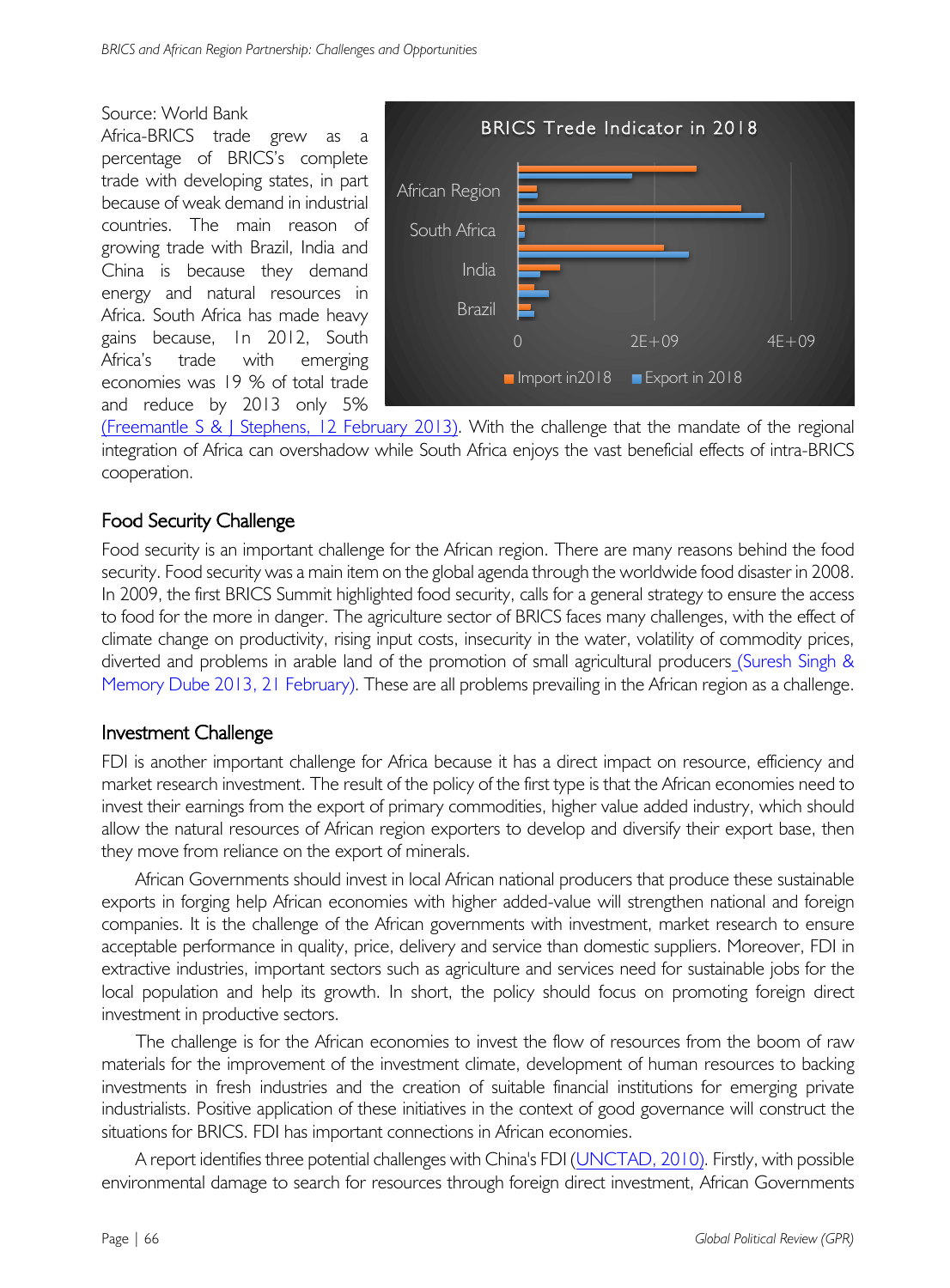will have to develop capacity in the formulation of appropriate environmental standards and norms. Although the standards should not discourage foreign direct investment and incentives for compliance with the standards. Secondly, China's FDI is producing poor quality output. African Governments should develop the capacity for the formulation and enforcement of compliance with quality standards. Thirdly, a small industrialist from China can expel the local industrialists; African Governments should develop and implement anti-monopoly policy.

## Development Assistance Challenge

A main challenge is a debt extension of concessional loans in the African region. Brazil, India and China have the same historical background related to this challenge. Proceeding against the extension, may have a negative influence on the continuum of debt. China shows few indications of reckless lending of African economies (UNCTAD, 2010).So as well as bound is from China, African Governments alert at the negotiation of the conditions that help to promote the cooperation between China's companies and local colleagues. Consequently, such initiatives increase domestic source of inputs and geared outsource with the tone of domestic industrialists.

## **Conclusion**

BRICS is strengthening the growth of regionalism on functionalist bases. The regionalism of BRICS endangers the international order and stability optimistically. That would be positive interpretations in the framework of the African regionalism. It is a very positive sign in global governance if alliance acts as the functional behavior like the EU. Contemporary issues such as trade, investment, development assistance and food security can be solved at regional bases. Earlier mention issues are dominant in economic interdependence and collaboration. The BRICS is a decent block to describe the new measurement of economic regionalism.

This study investigates the BRICS- African partnership as well as opportunities and challenges for the African region. The BRICS's collective challenges and opportunities are integrated for their mixing in African regionalism. The interdependence among the BRICS and African region has enhanced sharply. This arrangement is to remain in the next scenario. Consequently, these forces are pushing for the mutual adjustment in trade, investment, development policies in these countries. These challenges can be converted into opportunities in the next decade. In this way, BRICS-African region economic relations consider a binding factor in regionalism.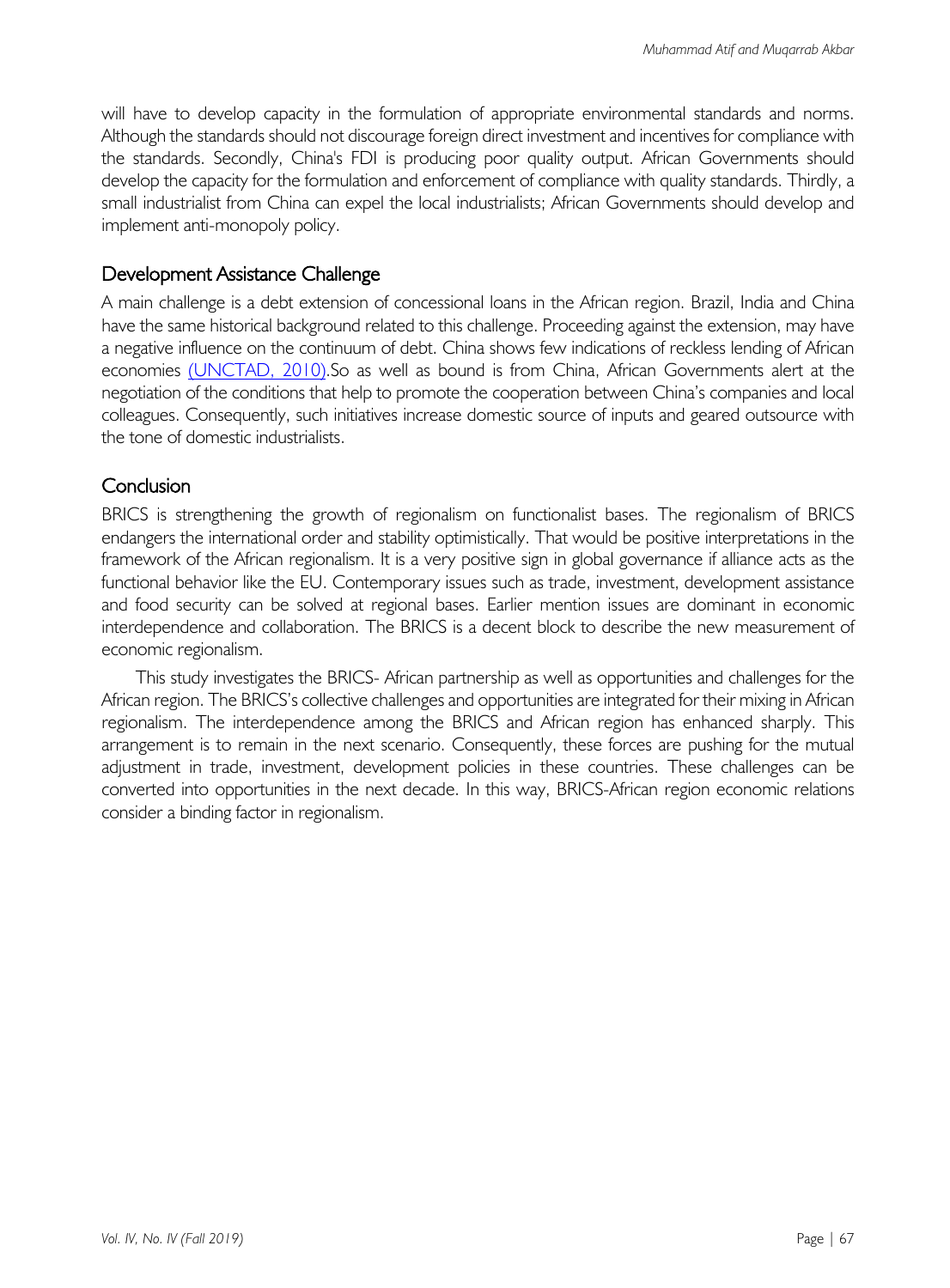## References

- AERC. ( 28–30 September 2010). "Proceedings from the International Conference on China-Africa Economic Relations" . Addis Ababa.
- Agency, G. N. (2013, August 1). *BRICS membership boosts South Africa's global standing*. Retrieved from South Africa Government News Agency: http://www.sanews.gov.za/ features/BRICSmembership-boosts-south-africa%E2%80%99s-global-standing
- Ajakaiye, Olusanya, Francis M. Mwega, Raphael Kaplinsky, & Damiano K. Manda. (11–14 November 2009). "China-Africa Economic Relations: Insights from AERC Scoping Studies.". *African Economic Conference.* Addis Ababa. Retrieved from www.afdb.org/en/aec/past-aecs/aec-2009/papers/
- Alexandrescu, M. ( 2007 , March 8). David Mitrany: From Federalism to Functionalism. *TRANSYLVANIAN REVIEW, VOL. XVI*(NO. 1).
- Arkhangelskaya, A & V Shubin. (2013, September ). "Russia's Africa plicy". Occasional Paper 157. *South African Institute of International Affairs*.
- Bulletin, ". R. (2008, October). Economic, Financial and Technical Series. *Africa Research Bulletin, 45*(8).
- Chief, B. (2011, August 30). *Chinese currency could replace US dollar in Africa*. Retrieved from Business Chief: ". http://www.africanbusinessreview.co.za/ money matters/chinese-currency-couldreplace-us-dollar-in-africa
- Chin, G. T. (2014). The BRICS-led Development Bank: Purpose and Politics beyond the G20. *5(3)*, pp. 366-73.
- ECA. (2014). *"BRICS/Africa Partnership for Development" .* Addis Ababa,: Economic Commission for Africa. Retrieved from https://www.uneca.org/sites/default/files/PublicationFiles/africabrics 2014 fin.pdf
- Fantu Cheru & Cyril Obi. (2011). Chinese and Indian engagement in Africa: Competitive or mutually reinforcing strategies? *Journal of International Affairs, 64*(2), 91-110.
- Finance., M. o. (2012). *"The BRICS Report: A Study of Brazil, Russia, India, China, and South Africa with Special Focus on Synergies and Complementarities,".* New Delhi: Oxford University Press.
- Ford, N. (2013, November:). "Brazil-Africa: Old ties bring new investment". *African Business*, 86-88.
- Freemantle S & J Stephens. (12 February 2013). *BRICS Trade is Flourishing, and Africa Remains a Pivot.* Standard Bank, . Africa Macro: EM10 and Africa,. Retrieved from https://m.research.standardbank.com/rch?view=16715e15d65cf1904d22850b65e04864fc94- 1.
- Gottwald, J & N Duggan. (2011). "Expectations and adaptation: China's foreign policies in a changing global environment". *International Journal of China Studies, 1*, 7.
- He, T. (2012). "Back to ABCs: Emerging partnerships among Africa, Brazil, and China" . *Harvard International Review, 34(1)*, P. 32.
- Jordan, P. (2010). "A bridge between the global North and Africa? Putin's Russia and G8 development commitments". *African Studies Quarterly , 11(4):*, P. 83.
- Kim, Y. (February 2013). CHINESE-LED SEZs IN AFRICA ARE THEY A DRIVING FORCE OF CHINA's SOFT POWER? *Centre for Chinese Studies, Discussion Paper 1.* Retrieved from http://www0.sun.ac.za/ccs/wpcontent/uploads/2013/02/CCS\_Discussion\_Paper\_Africa\_SEZs and China Soft Power YK 2013 Final.pdf
- Konina, N. (2018). 'Issues of modern Geoeconomics', 16(2),. ( 16(2)), pp.186–196.
- Lintao, Y. (2012, February 9). *"From Aid to Cooperation"* . Retrieved from Beijing review: http://www.bjreview.com.cn/world/txt/2012-02/06/content\_423772.htm
- M. Fujita, G. Liang, P. Mallampally & A. Miroux. (2007). *Asian foreign direct investment in Africa: towards a new era of cooperation among developing countries.* New York: United Nations.